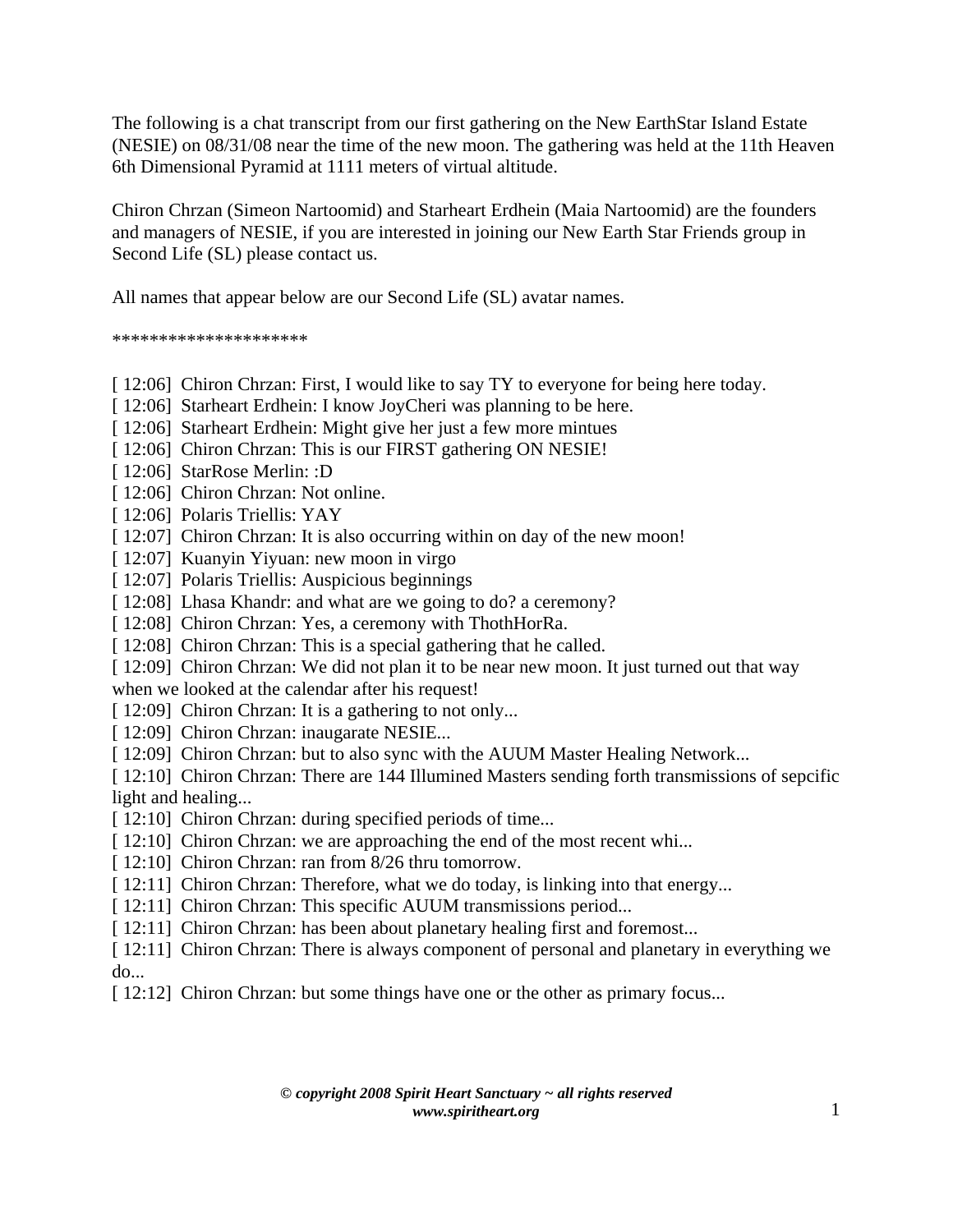[ 12:12] Chiron Chrzan: this is planetary this AUUM period and thus today is planetary service first and foremost to be here participating.

[ 12:13] Chiron Chrzan: Let us take a moment to go into our hearts and be grateful for this opportunity to serve in this way...

[ 12:13] Chiron Chrzan: as we ground the AUUM Master Healing transmissions in our being through the medium of SL

- [ 12:14] Chiron Chrzan: OK, Starheart will begin....
- [ 12:14] Chiron Chrzan: then ThothHorra will come in at her request.
- [ 12:14] Starheart: Before I leave you to bring ThothHorRa here...
- [ 12:15] Starheart: I am going to give you each a candle...
- [ 12:15] Starheart: please wear this now.
- [ 12:15] Starheart: It is scripted so you hand will hold it upright.
- [ 12:15] Starheart: Please keep track of your candle for future events.
- [ 12:15] Starheart:
- [ 12:15] Starheart Erdhein gave you Dream Candles Vigil Candle (wear).

[ 12:17] Starheart Erdhein: I there is anyone who did NOT receieve a candle, please let me know now...

- [ 12:18] Starheart Erdhein: For those who may not know...
- [ 12:18] Starheart Erdhein: open your inventory, find the vigil candle and select "wear" by left clicking on it and slecting wear
- [ 12:18] Chiron Chrzan: right-clicking
- [ 12:18] Chiron Chrzan: then wear
- [ 12:19] StarRose Merlin: should be in your objects folder
- [ 12:19] Starheart Erdhein: I will return after ThothHorRa completes.
- [ 12:19] Polaris Triellis: Or recent Items
- [ 12:19] Chiron Chrzan: yes TY
- [ 12:20] Chiron Chrzan: Sunrise setting is very nice in here...
- [ 12:23] ThothHorRa Khandr: I greet you all...
- [ 12:23] Meditation Cushion -sm1: llStopAnimation: Script trying to stop animations but agent not found
- [ 12:23] Kuanyin Yiyuan: Greetings!
- [ 12:23] Makalii Rhiadra: Greetings Thoth
- [ 12:23] ThothHorRa Khandr: Star was somewhat shocked to see herself still present here for
- some time...while I stood next to her (only on her screen)
- [ 12:24] Lhasa Khandr: hello thoth
- [ 12:24] Polaris Triellis: mine too
- [ 12:24] Drucilla Karu: Greetings
- [ 12:24] Makalii Rhiadra: I saw you both too
- [ 12:24] ThothHorRa Khandr: So now I can become more collected here among you (-:
- [ 12:24] ThothHorRa Khandr: She received her wish, did she not?
- [ 12:24] Yara Ragu: Anu Ka!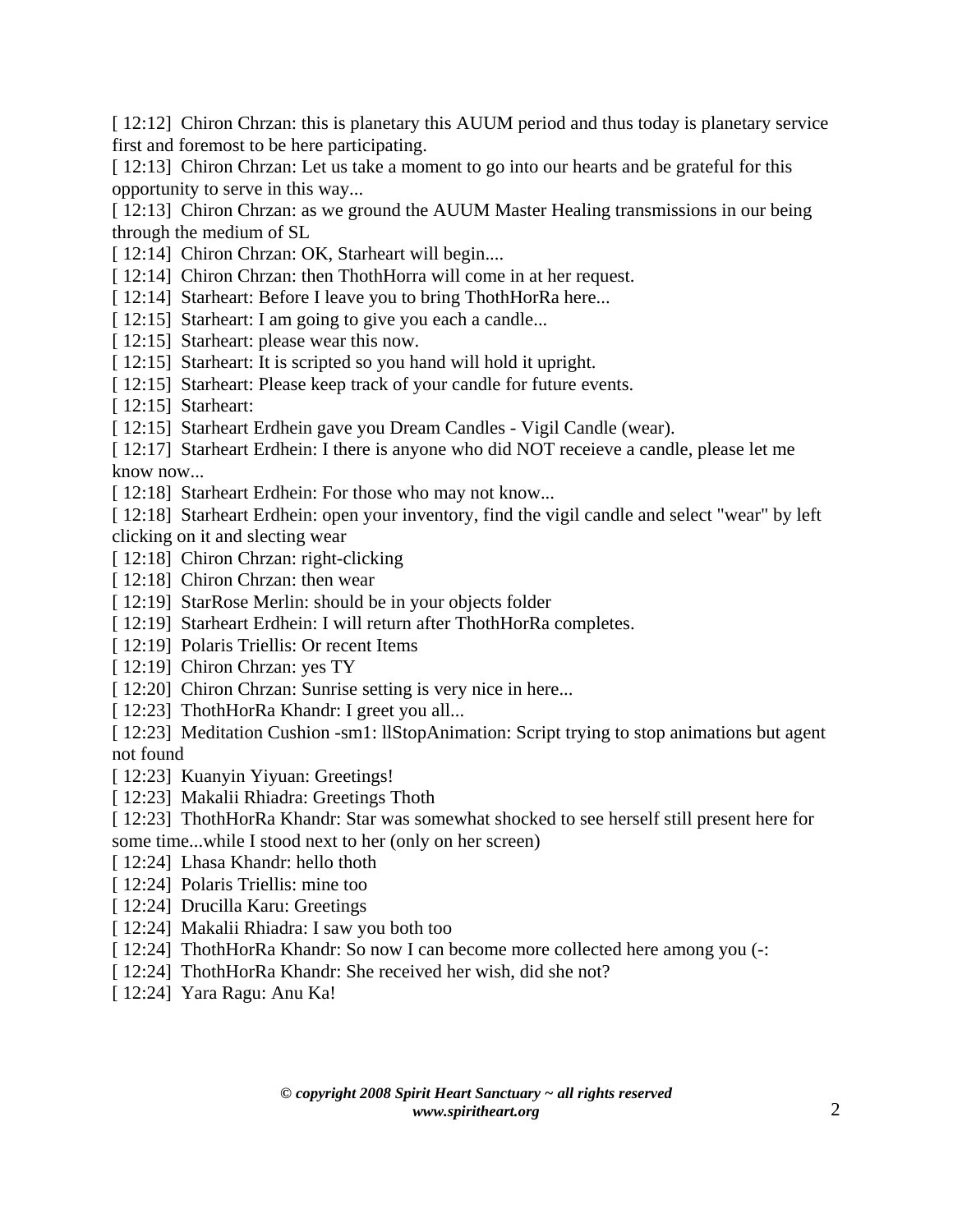[ 12:24] Makalii Rhiadra: Yes

- [ 12:24] Drucilla Karu: yes
- [ 12:24] anael Ansar: greetings thoth
- [ 12:24] ThothHorRa Khandr: Now Chiron...you may begin the music.
- [ 12:25] Chiron Chrzan: Everyone, if you had parcel music on...
- [ 12:25] Chiron Chrzan: please first turn it off.
- [ 12:25] Chiron Chrzan: Then turn back on, this way we will all be hearing about same music.
- [ 12:26] ThothHorRa: ANU KA
- [ 12:26] ThothHorRa: ANU KA and Blessings upon you all!

[ 12:26] ThothHorRa: I thank you for gathering with us today here, above the New Earth Star Island Estate...

- [ 12:26] ThothHorRa: gently carried on the wings of a new, dawning vision...
- [ 12:26] ThothHorRa: becoming a reality in this realm of virtual experience.
- [ 12:27] ThothHorRa: Let us begin by opening the Veil...
- [ 12:27] ThothHorRa: calling uponthe AUUM Healing Network of the New Earth Star...

[ 12:27] ThothHorRa: and all the Illumined Ones of all LIGHT and GRACE who abide with us, seen and unseen..

- [ 12:28] ThothHorRa: They are the Friends of the Earth and all it's inhabitants, as am I.
- [ 12:28] ThothHorRa: We ask now, that they become even more fully Present into our midst.
- [ 12:28] ThothHorRa: As each of you offer a LIGHT to the World in this moment...
- [ 12:28] ThothHorRa: so that LIGHT is multiplied a 1,000 times-fold...
- [ 12:29] ThothHorRa: It becomes a BURNING FLAME of ONE, of ALL...
- [ 12:29] ThothHorRa: See this light extend from you into the tachyon column and UPWARD...
- [ 12:30] ThothHorRa: into the Graces of the WIND, EARTH, FIRE and WATER of this sacred planet.

[ 12:30] ThothHorRa: Below you in the cavern of the New Earth Island is the Indigo Generator Crystal.

- [ 12:30] ThothHorRa: It holds the codes of the deep earth...
- [ 12:31] ThothHorRa: of Gaia's breath and silent prayer.

[ 12:31] ThothHorRa: Above the cavern of the crystal upon the surface of the NES Island is the rose quartz crystal EGG...

[ 12:31] ThothHorRa: the Birthing Egg of new worlds of being, new ways of seeing and becoming.

[ 12:31] ThothHorRa: From the Birthing Egg so arises the Ray of Love up into the tachyon beam of this pyramid.

[ 12:32] ThothHorRa: Now let us call upon the Planetary Genuis, or more simply the First Knowing'...

[12:32] ThothHorRa: that is kept for us in the sacred Holy of Holies or central sun atoma of the Earth.

[ 12:32] ThothHorRa: Feel it connecting to the New Earth Star Realm...

[ 12:33] ThothHorRa: know that there is a passage between the New and the Old (current)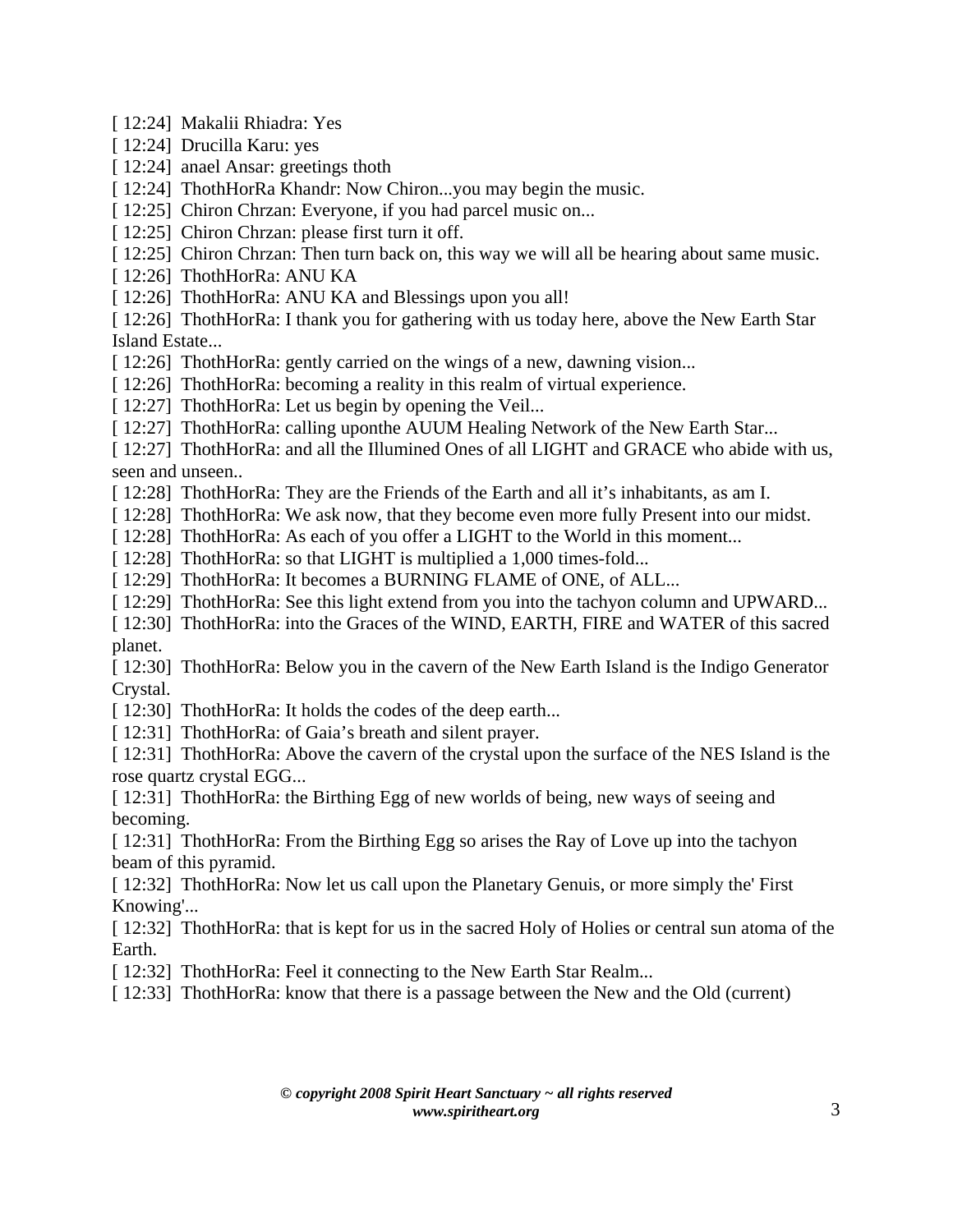Earth...

[ 12:33] ThothHorRa: through which this 'First Knowing' communicates to the New Earth.

[ 12:33] ThothHorRa: In turn, so the New Earth rays forth the completing codes of transformation...

[ 12:33] ThothHorRa: which the current Earth will need in order to Ascend.

[ 12:33] ThothHorRa: This is being fed into the Planetary Genius now...

- [ 12:34] ThothHorRa: it will continue periodically to be given forth in stages for some time.
- [ 12:34] ThothHorRa: At this moment so you are part of the process...
- [ 12:34] ThothHorRa: aligning your own 'First Knowing' to that of Gaia.
- [ 12:35] ThothHorRa: FEEL the Living Flame of Divine Presence engulf you now...
- [ 12:35] ThothHorRa: the Wings of the Seraphim enfold you, bless you.

[ 12:35] ThothHorRa: Your whole BEING vibrates with the Loving Sound of their thrumming wings of Light...

[ 12:36] ThothHorRa: as they hold you dear to them and open your hearts to their healing SONG!

[ 12:36] ThothHorRa: They sing:

[ 12:37] ThothHorRa: GOLDEN AM I and GOLDEN so you shall BE!

- [ 12:37] Meditation Cushion -sm1: llStopAnimation: Script trying to stop animations but agent not found
- [ 12:37] ThothHorRa: AND SO IT IS.
- [ 12:37] ThothHorRa: I shall depart now and Starheart will return...
- [ 12:37] ThothHorRa: I request that you share your remaining time together here in loving exchange of what has taken place.
- [ 12:37] ThothHorRa: My breath is yours...
- [ 12:37] ThothHorRa: ANU KA
- [ 12:38] Chiron Chrzan: Anu Ka!
- [ 12:38] Makalii Rhiadra: Anu Ka
- [ 12:38] Polaris Triellis: anu Ka
- [ 12:38] JahanaChundra Quintessa: Anu Ka
- [ 12:38] StarRose Merlin: Anu Ka
- [ 12:38] Lhasa Khandr: anu ka
- [ 12:38] Yara Ragu: ANU KA"
- [ 12:38] anael Ansar: anu ka
- [ 12:38] Drucilla Karu: ANu KA
- [ 12:38] Kuanyin Yiyuan: Anu Ka
- [ 12:41] StarRose Merlin: I must go, being called, ty so much Thoth, and all of you love and Blessings :)
- [ 12:41] Chiron Chrzan: TY StarRose for being here and sharing your light with us.
- [ 12:41] Drucilla Karu: Love and Light
- [ 12:41] Yara Ragu: LOVE
- [ 12:42] Kuanyin Yiyuan: Blessings!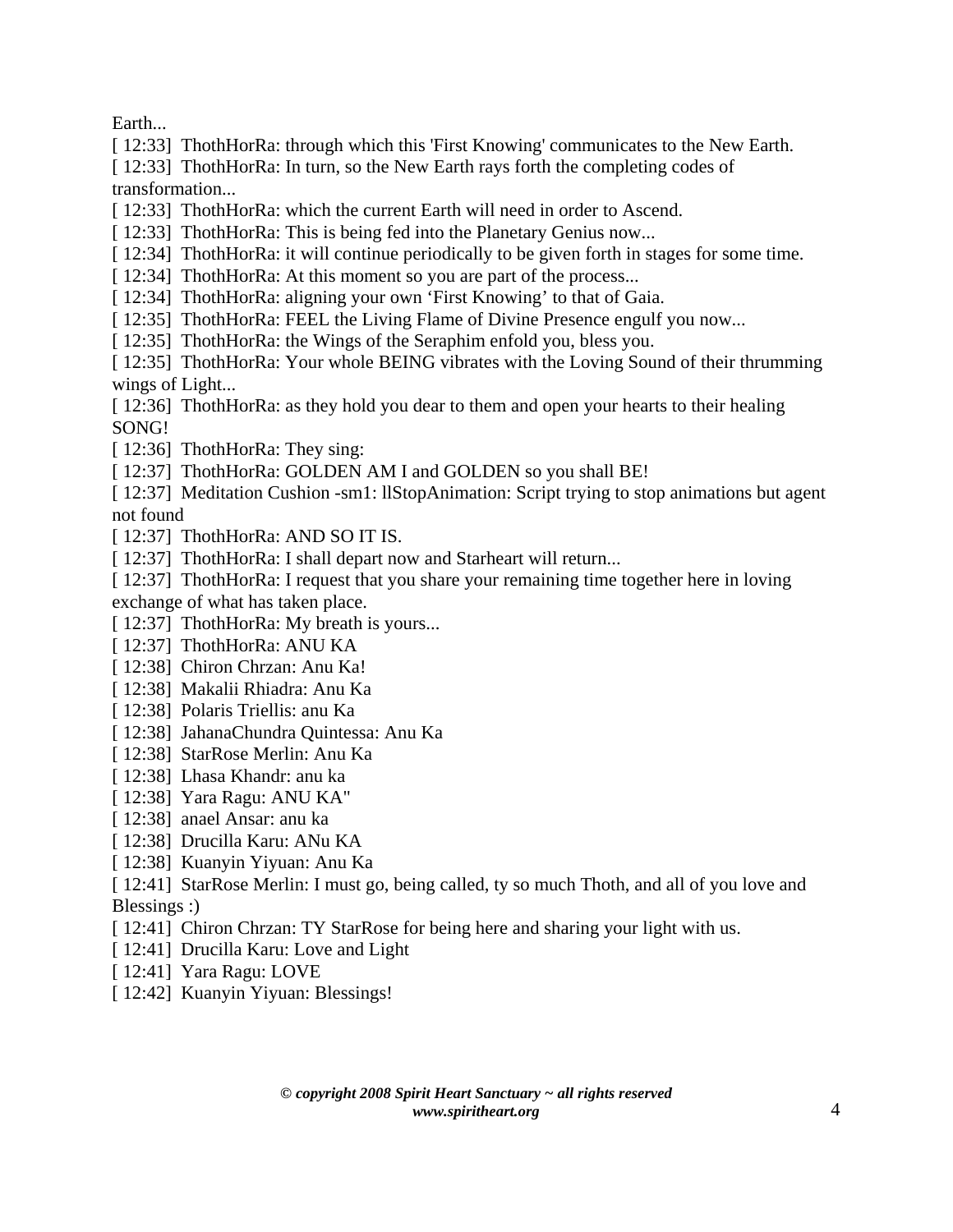- [ 12:42] Starheart Erdhein: I return!
- [ 12:42] Drucilla Karu: yes

[ 12:42] Starheart Erdhein: Goodness...what an experience to see TH and Star together...for sometime!

- [ 12:42] IM: StarRose Merlin: Ty for sharing yours as well, most sublime
- [ 12:42] Chiron Chrzan: Wow, I am levitating above the cushion, HA!
- [ 12:43] Yara Ragu: Yes, it has been great, the pity is that suddenly I crashed!
- [ 12:43] IM: StarRose Merlin: smiles I am very grateful, and in bliss ty
- [ 12:43] Kuanyin Yiyuan: He hee!
- [ 12:43] Drucilla Karu: HaHA
- [ 12:43] Yara Ragu: hahaha
- [ 12:43] Polaris Triellis: You weren't the only one Yara
- [ 12:43] Starheart Erdhein: Well you set as good example for us in 'ascending"
- [ 12:43] Chiron Chrzan: BlueEagle suddenyl disappeared too!
- [ 12:44] Yara Ragu: Oh, I didn't know!
- [ 12:44] JahanaChundra Quintessa: His coming and what we did was nice... this week end I was
- feeling all of the old paradigm playing out in politics and what we did today felt really good
- [ 12:44] Chiron Chrzan: I took my candle off and I started levitating like this!
- [ 12:44] Kuanyin Yiyuan: Beautiful music.
- [ 12:44] Polaris Triellis: Hmmm
- [ 12:44] Chiron Chrzan: Yes, Jahana, is a powerful time... this was very nice...
- [ 12:44] Drucilla Karu: Very connected
- [ 12:45] Yara Ragu: Old pain appeared and I cried
- [ 12:45] Drucilla Karu: I cried also
- [ 12:45] Starheart Erdhein: I apologize for jearking poor TH around when we first got here.... just so shook by what I saw!
- [ 12:45] Chiron Chrzan: I cried too, more out of joy I think, but tears flowed.
- [ 12:45] Yara Ragu: All the sorrow
- [ 12:45] Drucilla Karu: Me too both I think
- [ 12:45] Starheart Erdhein: Then he calmed me...
- [ 12:45] Starheart Erdhein: he always does
- [ 12:45] Polaris Triellis: me too Joy
- [ 12:46] Polaris Triellis: He must, Star, what persence
- [ 12:46] Kuanyin Yiyuan: If I take my candle awaay, will I levitate like Chiron? :-)
- [ 12:46] Starheart Erdhein: Since his abode was created, even more so..
- [ 12:46] Chiron Chrzan: Dunno
- [ 12:46] Starheart Erdhein: He calls it 'Atharana' meaning...
- [ 12:46] Starheart Erdhein: the Place of the Bodi Lotus
- [ 12:47] Starheart Erdhein: More about this in the next Numi'Om...
- [ 12:47] Yara Ragu: How beautiful...!
- [ 12:47] Drucilla Karu: Very beautiful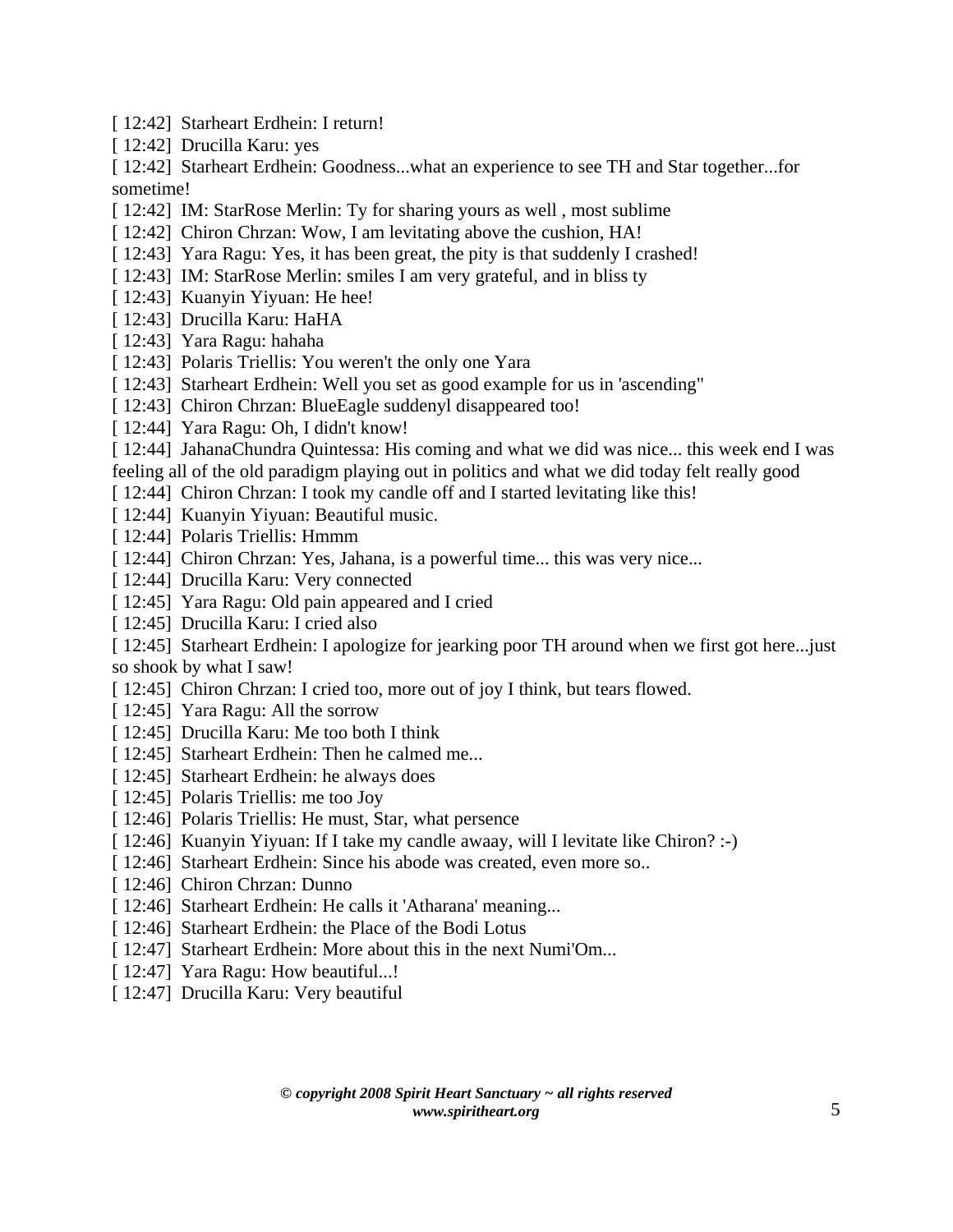- [ 12:47] Starheart Erdhein: but essentially it is the COMPASSION that flows through him to us.
- [ 12:47] JahanaChundra Quintessa: Can we hold it in our meditations or is just for here
- [ 12:47] Starheart Erdhein: you may open to it at ANY TIME.
- [ 12:47] JahanaChundra Quintessa: GRACIAS
- [ 12:48] Starheart Erdhein: He also goes into more detail on all this in the next Numis'OM
- [ 12:48] Drucilla Karu: Cant wait
- [ 12:49] Yara Ragu: This last night I dreamed several Masters Teacher were aligning me
- [ 12:49] Yara Ragu: for the Ascension...
- [ 12:49] Starheart Erdhein: Ahh Pol...you just ascended too!
- [ 12:49] Polaris Triellis: I had that dreaM 2 night ago
- [ 12:49] Drucilla Karu: Look at her
- [ 12:49] Yara Ragu: Wow!
- [ 12:49] Polaris Triellis: Ooo I'm floating too
- [ 12:49] Kuanyin Yiyuan: Julia Roberts and I giggled and played in my dream.
- [ 12:50] Starheart Erdhein: I like JR...she was on Oprah...very spiritual person.
- [ 12:50] Yara Ragu: I guessed it was not only done to me...
- [ 12:50] Polaris Triellis: yes we are SO aligned
- [ 12:50] Yara Ragu: Yes!
- [ 12:50] Makalii Rhiadra: Because we have been aligned
- [ 12:51] Polaris Triellis: LoL it's contagious!
- [ 12:51] Chiron Chrzan: Mak, you are levitating now too!
- [ 12:51] Yara Ragu: True!
- [ 12:51] Chiron Chrzan: and POI!
- [ 12:51] Polaris Triellis: yes
- [ 12:51] Makalii Rhiadra: I think it happens after you put the candle away and then type
- [ 12:51] Starheart Erdhein: Amazing! first TH and Star together and now THIS!
- [ 12:51] Lhasa Khandr: A question, can this energy of the AUUM help sick people?
- [ 12:51] Starheart Erdhein: Yes, most DEFINATELY!
- [ 12:51] Starheart Erdhein: I know it is helping ME
- [ 12:52] Makalii Rhiadra: and me
- [ 12:52] anael Ansar: hmm sounds good
- [ 12:52] Polaris Triellis: and me
- [ 12:52] Drucilla Karu: It makes me feel stronger in my very being
- [ 12:52] Lhasa Khandr: is there a way to connect to that energy all the time?
- [ 12:52] Chiron Chrzan: It has a "memory"
- [ 12:52] Starheart Erdhein: It is always with you...but you simply need to be AWARE of it...
- [ 12:53] Chiron Chrzan: Once you experience it, the memory of it is within you.
- [ 12:53] Starheart Erdhein: Awareness brings it into your NOW moment
- [ 12:53] Chiron Chrzan: Go back to the memory, and then it will activate that grid within yuor being
- [12:53] Starheart Erdhein: :like the memory of a wonderful fragrance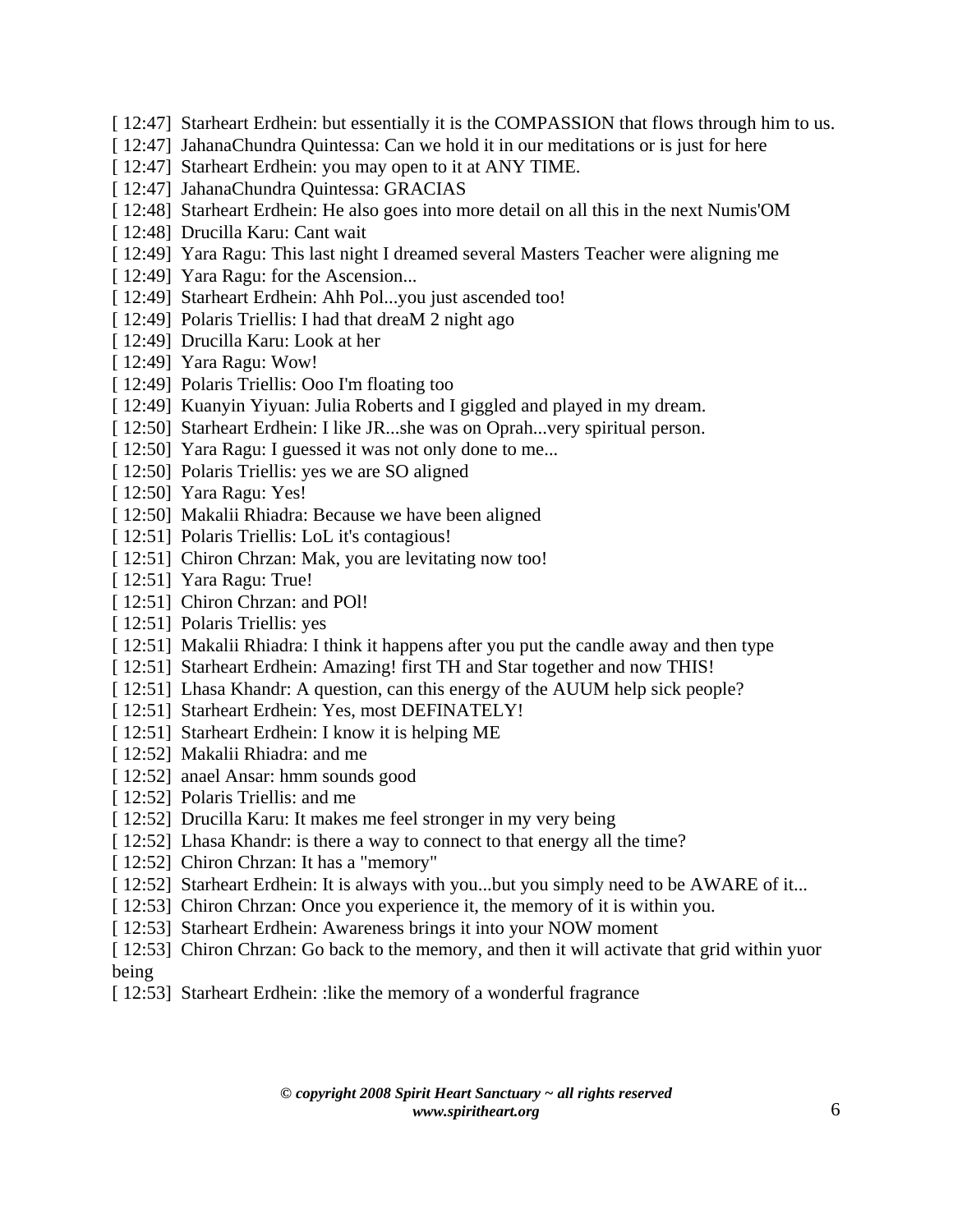[ 12:53] Chiron Chrzan: The feelings you get with a memory are not imaginary...

[ 12:53] Chiron Chrzan: They are an activation of the energy that memory is associated with

[ 12:54] Chiron Chrzan: Memories are like your personal hard drive storing all that you have experienced

- [ 12:54] Chiron Chrzan: your akashic record access points
- [ 12:55] Chiron Chrzan: this is what dream work is about
- [ 12:55] Lhasa Khandr: si is it possible to activate energies from past lifes for example ...
- [ 12:55] Chiron Chrzan: in many respects.
- [ 12:55] Lhasa Khandr: in the same way you activate the auum grid?
- [ 12:55] Chiron Chrzan: Yes, memories have no boundaries

[ 12:55] Chiron Chrzan: You havemany memories within yuor experience from rpevious incarnations.

- [ 12:56] Chiron Chrzan: They are bot a nemsis and a gift!
- [ 12:56] Starheart Erdhein: Thoth once said to me...
- [ 12:56] Starheart Erdhein: that memorie of incarantions is like...
- [ 12:56] Starheart Erdhein: opening door at a time and letting that experince flood through...
- [ 12:56] Starheart Erdhein: but to the Illumined ones...
- [ 12:57] Starheart Erdhein: ALL the doors are open AT ONCE
- [ 12:57] Starheart Erdhein: There is no separation
- [ 12:57] Chiron Chrzan: memories also does not necessarily mean facts and details abotu a

previous incarnational experience...

- [ 12:57] Chiron Chrzan: but rather the essence of that experience...
- [ 12:57] Chiron Chrzan: they also often get associatyed with triggers
- [ 12:57] Chiron Chrzan: an aroma, or situation
- [ 12:58] Chiron Chrzan: or a being even!
- [ 12:58] Chiron Chrzan: or a place...
- [ 12:58] Chiron Chrzan: or a type of place
- [ 12:58] Chiron Chrzan: or a color
- [ 12:58] Chiron Chrzan: it is not logical the association
- [ 12:58] Chiron Chrzan: like the story of Little tyke
- [ 12:58] Chiron Chrzan: the vegetarian Lionesss
- [ 12:59] Chiron Chrzan: is true story
- [ 12:59] Chiron Chrzan: would not eat meat
- [ 12:59] Makalii Rhiadra: yes
- [ 12:59] Chiron Chrzan: was in car wreck with her keeper

[ 12:59] Chiron Chrzan: keeper was worried that Little Tyke would not go back into the cra ever again

- [12:59] Chiron Chrzan: but not a prob
- [ 12:59] Chiron Chrzan: however..
- [ 12:59] Kuanyin Yiyuan: whoops....just levitated! Hahahaha
- [ 13:00] Chiron Chrzan: when the man put the same suit on he was wearing when he had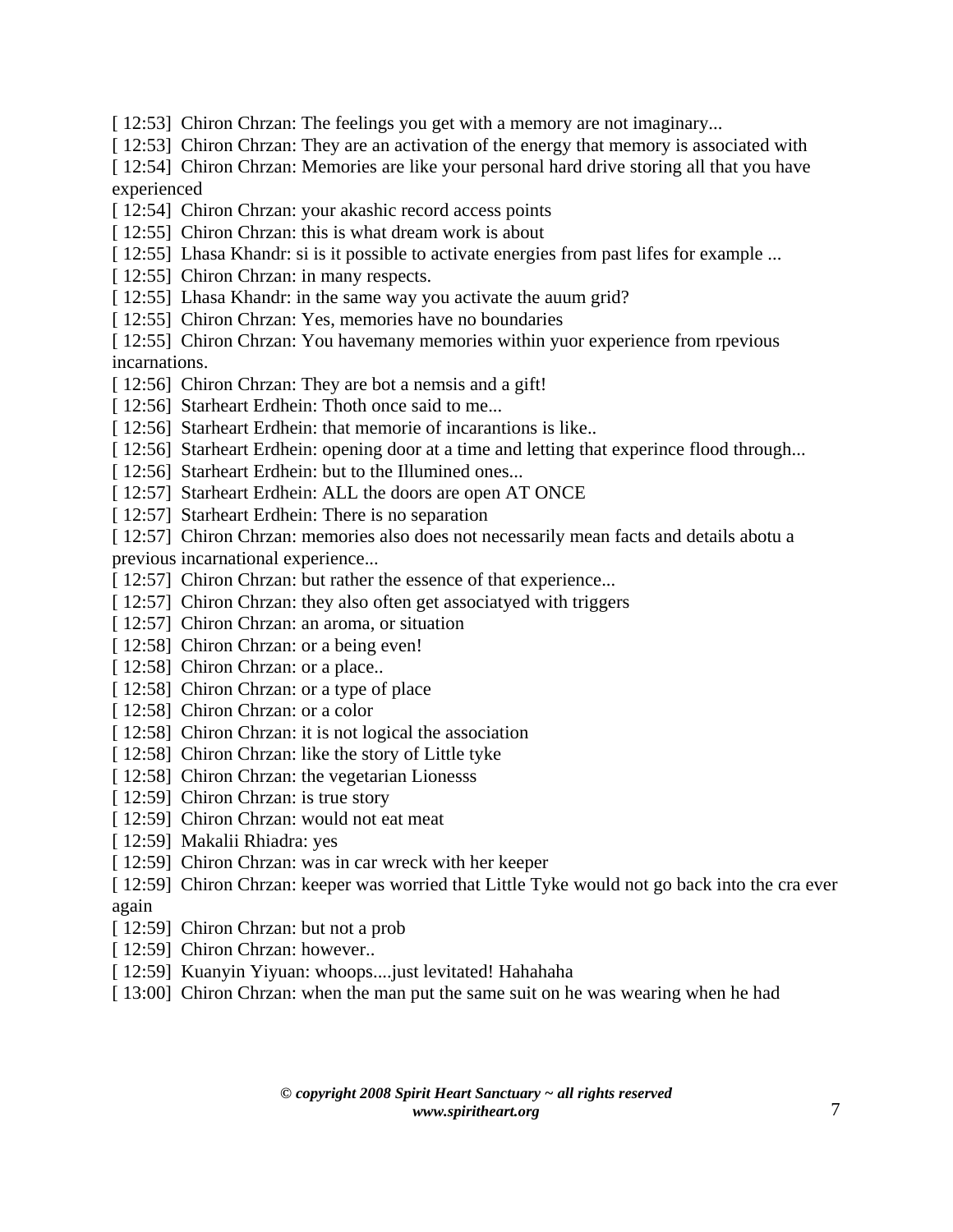accident...

- [ 13:00] Yara Ragu: hahaha
- [ 13:00] Chiron Chrzan: Little Tyke went nuts...
- [ 13:00] Chiron Chrzan: So the memory was associated with the suit not the car for Little Tyke...
- [ 13:00] Chiron Chrzan: is like this many times for us too.
- [ 13:00] Chiron Chrzan: not logical...
- [ 13:01] Yara Ragu: Yes, its true

[ 13:01] Kuanyin Yiyuan: The Huna philosophy say that our memories are clustered like grapes together.

- [ 13:01] Chiron Chrzan: is why you cannot very well use logic to understand emotion
- [ 13:01] Chiron Chrzan: YES, I like that!
- [ 13:01] Kuanyin Yiyuan: illogical grapes oftentimes
- [ 13:01] Chiron Chrzan: Pluck them and eat them as you wish!
- [13:01] Chiron Chrzan: The grapes of illogic! LOL
- [ 13:01] Polaris Triellis: LOL
- [ 13:01] Chiron Chrzan: better than the grapes of wrath!
- [ 13:02] Makalii Rhiadra: yes
- [ 13:02] Lhasa Khandr: So, for example, when shamans remember past times and stuff is like

connecting to all possible doors at the same time, right?

- [ 13:02] Chiron Chrzan: YES
- [ 13:02] Starheart Erdhein: I feel in SL that I am FREEER to pluck those grapes!
- [ 13:02] Chiron Chrzan: The doorways are their cellular memories
- [ 13:02] Makalii Rhiadra: Ever so much freer
- [ 13:02] Drucilla Karu: that is so true
- [ 13:02] Chiron Chrzan: idigenous shamans have a special access...
- [ 13:02] Yara Ragu: This I share
- [ 13:02] Chiron Chrzan: through their cellular genetics and the lineage that...
- [ 13:03] Chiron Chrzan: has been established through time in their bloodlines.
- [ 13:03] Chiron Chrzan: and tradition

[ 13:04] Chiron Chrzan: This is the power of the Red Road, the generational dynamics that carry us forward, but which can also limit and impriosn us in time.

- [ 13:04] Chiron Chrzan: Thus consciousnesss...
- [ 13:04] Chiron Chrzan: becomes the liberator...
- [ 13:04] Chiron Chrzan: becoming a self-aware being...
- [ 13:04] Chiron Chrzan: frees you from the limitations that imprision....
- [ 13:04] Chiron Chrzan: even tho you may still exist within their condition
- [ 13:05] Chiron Chrzan: simply being aware of them liberates you from being controlled by them.
- [ 13:05] Starheart Erdhein: Yes it is back to AWAREENESS AGAIN
- [ 13:05] Yara Ragu: It's the importance of perspective
- [ 13:05] Starheart Erdhein: It is so EASY (at least for me) to loose awareness in the moment!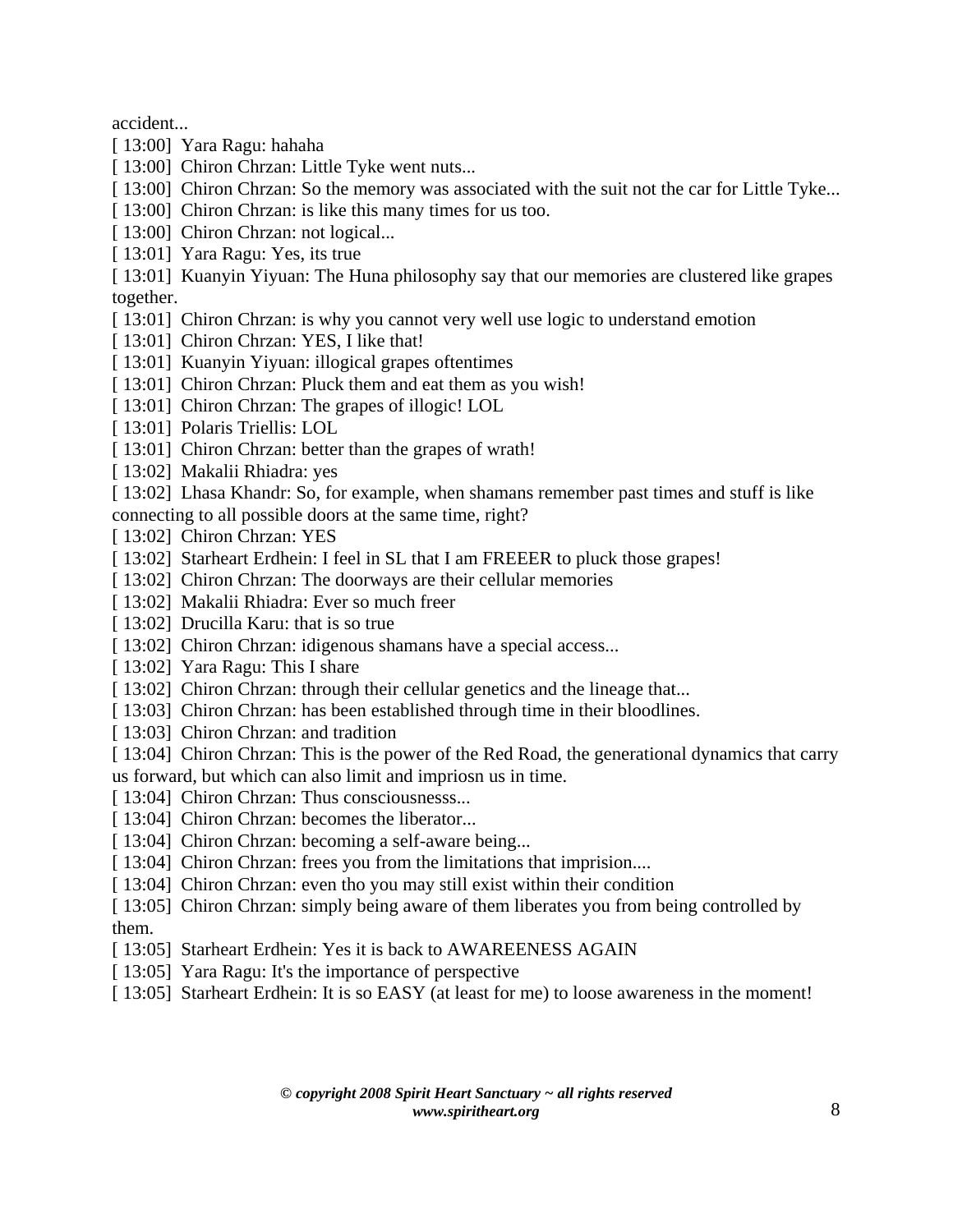- [ 13:05] Drucilla Karu: heighetened awareness will carry you froward
- [ 13:05] Chiron Chrzan: This is the human dilemma
- [ 13:06] Starheart Erdhein: Then when I take that 'moment' to re-connect it feels so GOOD!
- [ 13:06] Chiron Chrzan: Yes, so the jiob is...
- [ 13:06] Chiron Chrzan: to reconnect perpetually!
- [ 13:06] Starheart Erdhein: AMEN!
- [ 13:06] Kuanyin Yiyuan: YES!
- [ 13:06] Starheart Erdhein: TH is asking me...
- [ 13:06] Yara Ragu: YES!!!
- [ 13:06] Chiron Chrzan: until it is a state of connection
- [ 13:06] Starheart Erdhein: to ask each of you...
- [ 13:07] Chiron Chrzan: Kuan is levitating now too!
- [ 13:07] Polaris Triellis: yes
- [ 13:07] Starheart Erdhein: WHAT IS THE KEYNOTE YOU FELT IN THIS GATHERING?
- [ 13:07] Starheart Erdhein: What one WORD may express it...
- [ 13:07] Chiron Chrzan: CONNECTION
- [ 13:07] Starheart Erdhein: Let us go around, staring with Maka...
- [ 13:07] Chiron Chrzan: oops, sorry
- [ 13:07] Starheart Erdhein: ok...staring with Chiron!
- [ 13:07] Chiron Chrzan: haha
- [ 13:07] Starheart Erdhein: now Maka
- [ 13:07] Polaris Triellis: LOL
- [ 13:07] Makalii Rhiadra: Oneness
- [ 13:08] Polaris Triellis: alignment
- [ 13:08] Starheart Erdhein: , Pol...and so on aroound
- [ 13:08] Chiron Chrzan: Lhasa?
- [ 13:08] Lhasa Khandr: uncertainty
- [ 13:08] Yara Ragu: Sorrow
- [ 13:08] anael Ansar: connectiveness
- [ 13:08] Drucilla Karu: Heartknowing
- [ 13:09] Kuanyin Yiyuan: New beginnings
- [ 13:09] JahanaChundra Quintessa: Hope
- [ 13:09] Starheart Erdhein: LOVE
- [ 13:09] Chiron Chrzan: Wow, very nice!
- [ 13:09] Chiron Chrzan: Well, we surely all love you Star!
- [ 13:09] Starheart Erdhein: Was it Lhasa that said "uncertianty"?
- [ 13:09] Chiron Chrzan: Yes.
- [ 13:09] Starheart Erdhein: I would love to hear more...
- [ 13:09] Chiron Chrzan: Is good!
- [ 13:09] Starheart Erdhein: why taht choice?
- [ 13:09] Lhasa Khandr: what I feel is that everything is so real in here, but when I'm on every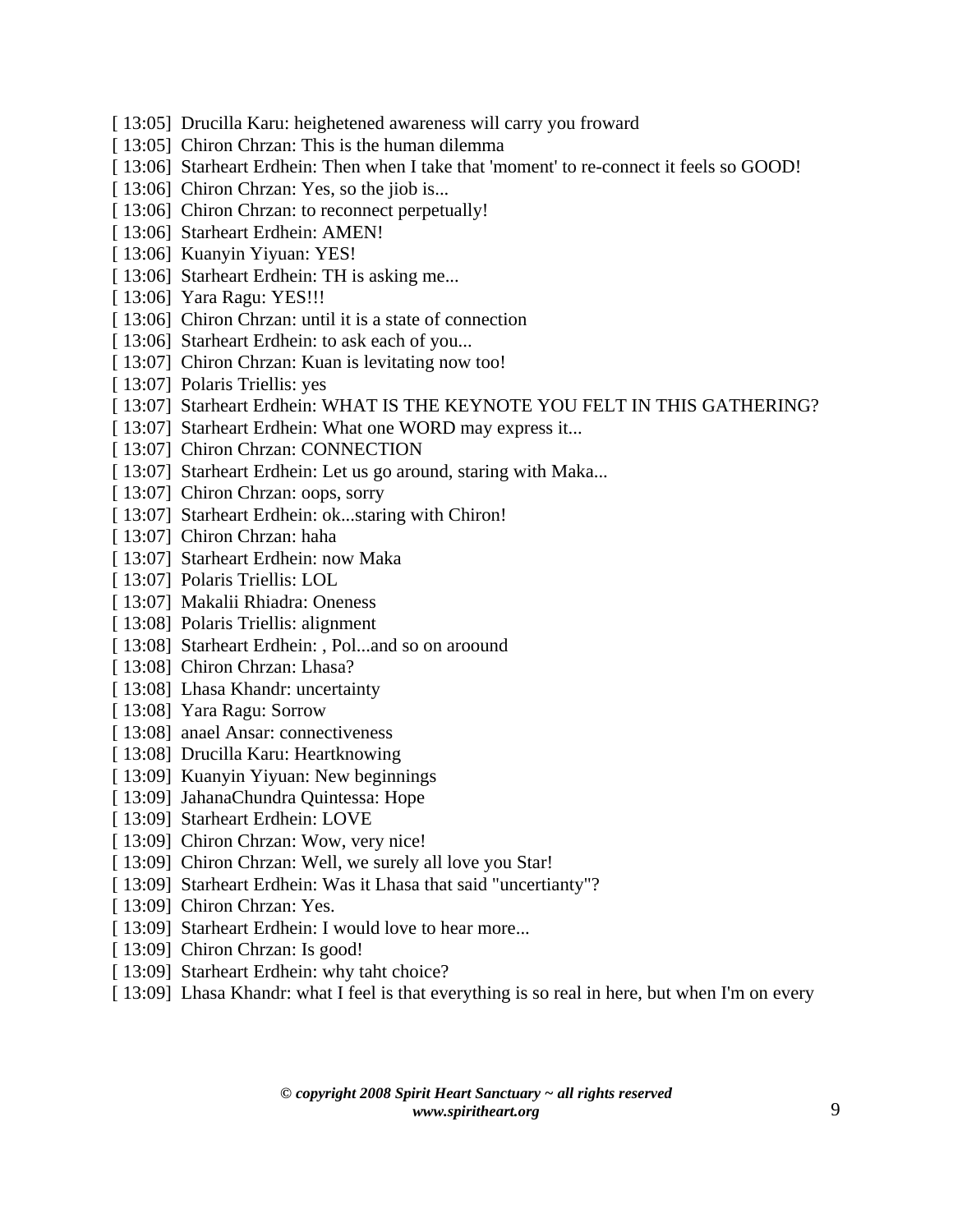day life

- [ 13:10] Lhasa Khandr: I feel it is so difficult
- [ 13:10] Starheart Erdhein: YES...I know...we have that challenge too!
- [ 13:10] Chiron Chrzan: Yes, it is soo true...
- [ 13:10] Chiron Chrzan: yet....
- [ 13:10] Makalii Rhiadra: Sl and Rl are merging for me.
- [ 13:10] Polaris Triellis: I think we all do
- [ 13:10] Chiron Chrzan: yes, said perfectly.
- [13:10] Polaris Triellis: me too
- [ 13:10] Drucilla Karu: every day
- [ 13:10] Chiron Chrzan: SL is only part of RL, so if you experience it in SL you are

experiencing it in RL too.

- [ 13:11] Polaris Triellis: I now dream in SL
- [ 13:11] Starheart Erdhein: This TH has stressed...
- [ 13:11] Chiron Chrzan: Then we must learn how to expand our experience of it in RL further.
- [ 13:11] Polaris Triellis: yes
- [ 13:11] Makalii Rhiadra: exactly
- [ 13:11] Starheart Erdhein: I focus on this alot...
- [ 13:11] Lhasa Khandr: I have a questio
- [ 13:11] Drucilla Karu: yes
- [ 13:11] Chiron Chrzan: But this is very helpful..
- [ 13:11] Starheart Erdhein: hoping to break through that barrier I have created
- [ 13:11] anael Ansar: yes i ahve noticed that beautifyl people and places
- [ 13:11] Chiron Chrzan: If you do not have experience of it, thn is hard to realize in RL
- [ 13:11] Chiron Chrzan: under tougher circumstances.
- [ 13:12] Chiron Chrzan: Lhasa, your struggle in RL is not germane to you...
- [ 13:12] Chiron Chrzan: it is your service to humanity...
- [ 13:12] Makalii Rhiadra: which is service to God
- [ 13:12] Chiron Chrzan: it is all the places your soul has chosen to transform and bring light to earth.
- [ 13:12] Starheart Erdhein: What isyour qeustion Lhasa?
- [ 13:12] Chiron Chrzan: THAT is hard!
- [ 13:12] Lhasa Khandr: Thoth says it is important to expand our reality, but wouldn't it be more important to stay tuned completely to 3d???
- [ 13:12] Chiron Chrzan: But when you bring the LOVE you AREW...
- [ 13:12] Chiron Chrzan: to the job, it gets easier!
- [ 13:13] Chiron Chrzan: The more we each can do this, the easier it gets.
- [ 13:13] Starheart Erdhein: EXPANDING does not men leaving something behind that is part of your being
- [ 13:13] Chiron Chrzan: This is what THoth calls "Heart Ascension"
- [ 13:13] Starheart Erdhein: it simply means going DEEPER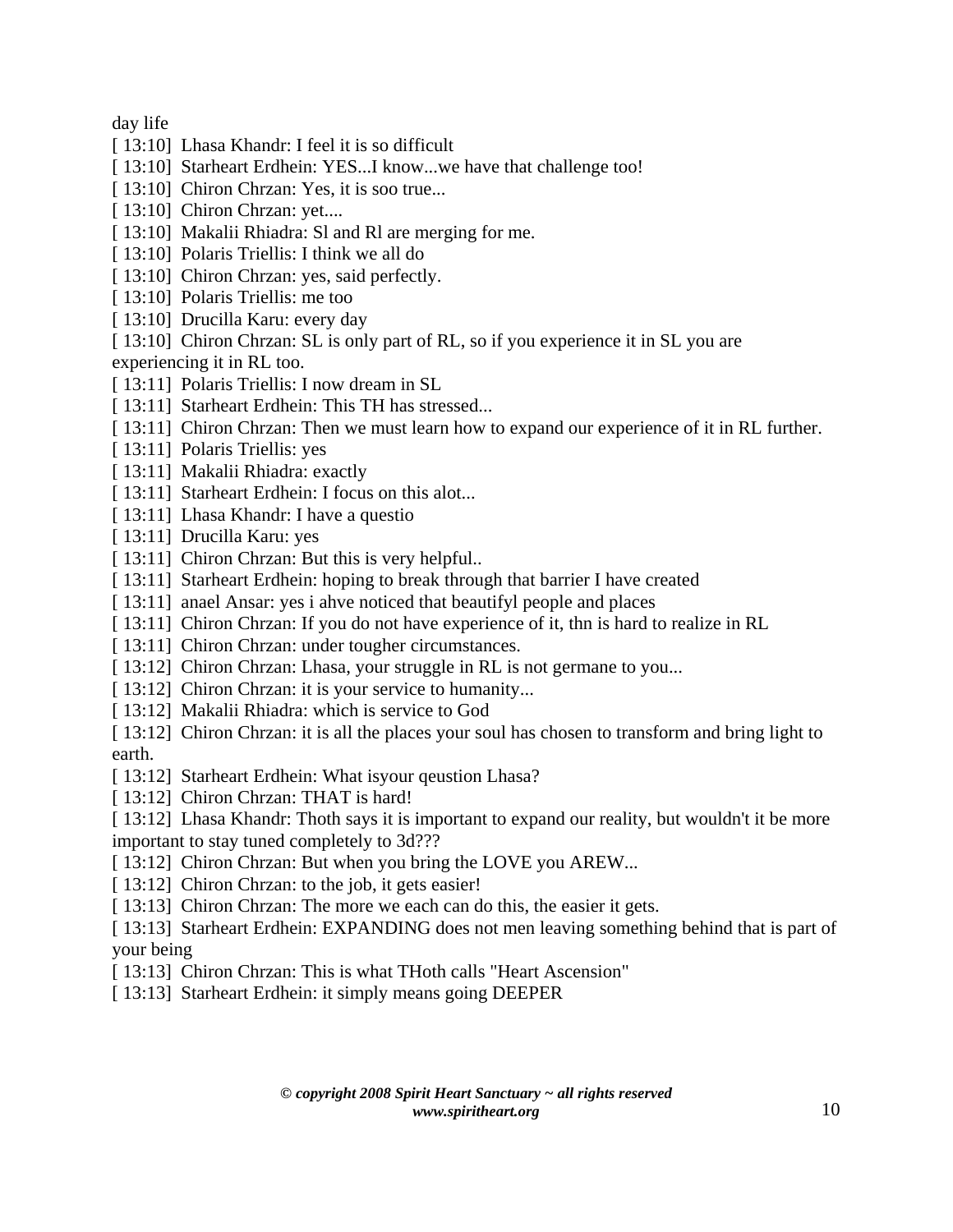- [ 13:13] Starheart Erdhein: and HIGHER
- [ 13:13] anael Ansar: i find 3 d fading day by day
- [ 13:13] Drucilla Karu: so do i
- [ 13:13] Makalii Rhiadra: as do I

[ 13:13] Lhasa Khandr: This And how do you know what is part of a deeper reality and what is just evasion of reality?

- [ 13:13] Polaris Triellis: so do I
- [ 13:13] Chiron Chrzan: Yes, yet you are still in it, isn't that COOL?
- [ 13:13] Yara Ragu: Yes, mee too...Anael
- [ 13:13] Chiron Chrzan: what is reality?
- [ 13:13] Starheart Erdhein: That is not an easy answer...
- [ 13:14] Chiron Chrzan: REality is what you experience...
- [ 13:14] Starheart Erdhein: but I do say that the TRUE realness of life...
- [ 13:14] Drucilla Karu: You an choose

[ 13:14] Chiron Chrzan: if you change your experience, you have changed your reality have you not?

[ 13:14] Starheart Erdhein: is when you have that BLISS that echos through every part of your being.

- [ 13:14] Makalii Rhiadra: Yes
- [ 13:14] Lhasa Khandr: yes
- [ 13:14] Starheart Erdhein: Even when things are rough!
- [13:14] Polaris Triellis: yes
- [ 13:14] Makalii Rhiadra: This is within us all and we Bring it forth
- [ 13:14] Makalii Rhiadra: into RL and SL
- [ 13:15] Chiron Chrzan: So we have many situations that come up in life...
- [ 13:15] Chiron Chrzan: This we cannot avoid...
- [ 13:15] Drucilla Karu: I choose the truth of my Heart
- [ 13:15] Chiron Chrzan: BUT, we can respond to them differently.
- [ 13:15] Chiron Chrzan: Then, and only then, does our experience of them and our reality change.
- [ 13:15] anael Ansar: things can change very quicklly
- [ 13:15] Chiron Chrzan: So reality can change, yet circumstances remain the same...
- [ 13:15] Yara Ragu: They ARE Changing fast
- [ 13:15] Polaris Triellis: things can change the instant you change your experience
- [ 13:15] Chiron Chrzan: only we experience them differently.
- [ 13:16] Chiron Chrzan: Then, we are FREE!
- [ 13:16] Makalii Rhiadra: Time gone
- [ 13:16] Yara Ragu: and Time gas already other timing
- [ 13:16] anael Ansar: portals and gates open up to sl and through them you find freedom
- [ 13:16] Makalii Rhiadra: ahhh a long moment of alignment
- [ 13:16] Chiron Chrzan: Can you share with us how you experience that happening Anael?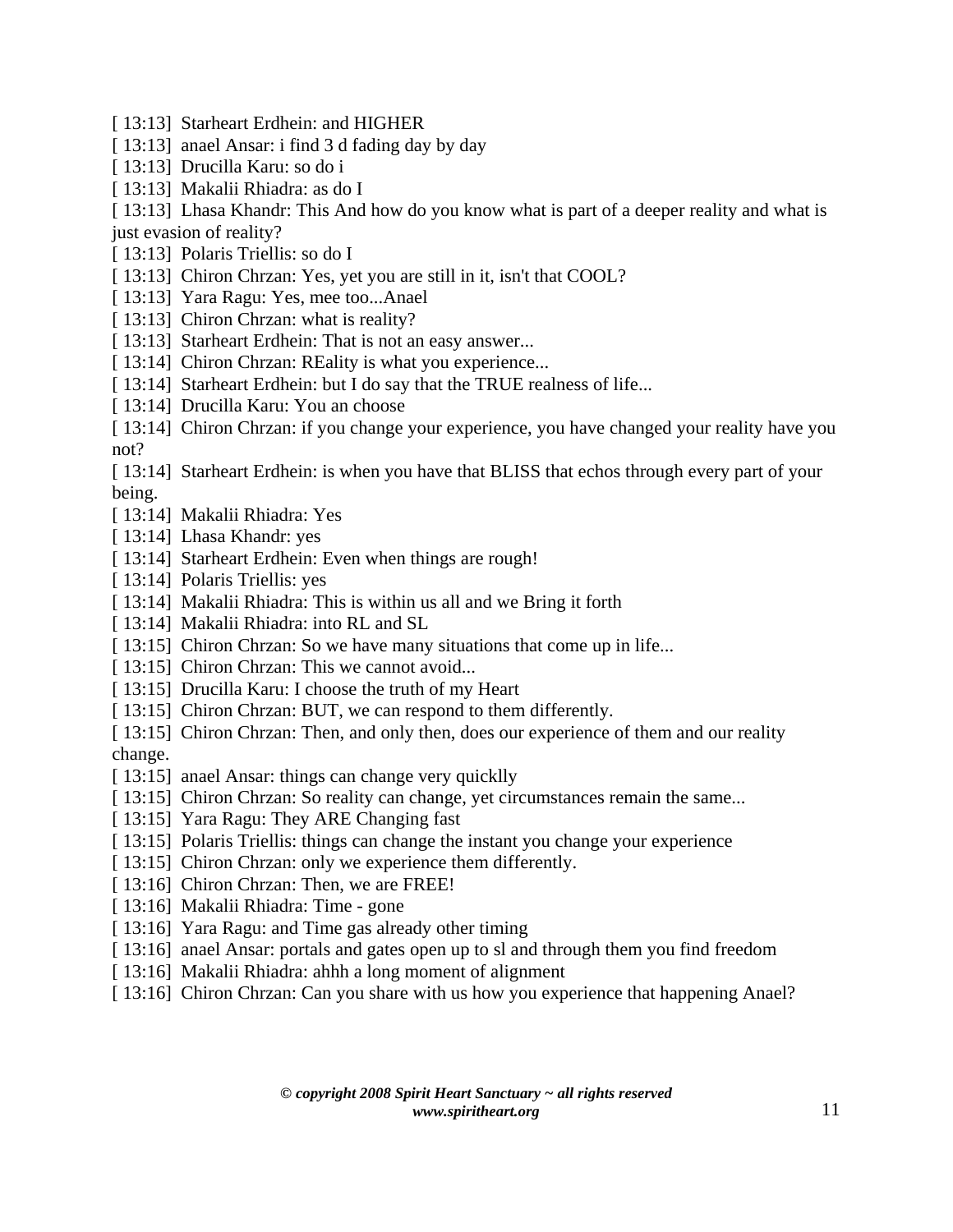[ 13:17] anael Ansar: ok as i slept a gat opened and through iy i saw images of sl grey

[ 13:18] anael Ansar: i moved close and wnet through and now i see more colour more beings light

- [ 13:18] Polaris Triellis: yes your portal
- [ 13:18] Makalii Rhiadra: Beautiful!
- [ 13:18] anael Ansar: the beings are identical to myself -i think- a group of angels
- [ 13:18] Makalii Rhiadra: You are Light
- [ 13:18] anael Ansar: such hapiness i saw
- [ 13:19] Chiron Chrzan: TY for sharing Anael, that is special indeed.
- [ 13:19] Polaris Triellis: This is our first gateway
- [ 13:19] anael Ansar: tk
- [ 13:19] Starheart Erdhein: Yes, thank you!
- [ 13:19] Kuanyin Yiyuan: mahalo
- [ 13:19] Chiron Chrzan: Yes, the internet and SL are close to etheric.
- [ 13:19] Chiron Chrzan: Anua Ka Kuan!
- [ 13:19] Chiron Chrzan: XXXOOO
- [ 13:19] Makalii Rhiadra: Aloha
- [ 13:20] Starheart Erdhein: aloha dear friend!
- [ 13:20] Polaris Triellis: Namaste
- [ 13:20] Yara Ragu: Aloha
- [ 13:20] Drucilla Karu: HEllo!
- [ 13:20] Starheart Erdhein: Dont forget to STAND Up before you leave!
- [ 13:20] anael Ansar: aloha
- [ 13:20] JahanaChundra Quintessa: Aloha
- [ 13:20] Chiron Chrzan: Internet and SL are much subtler in the manifestational vibrations than other aspects of RL.
- [ 13:20] Kuanyin Yiyuan: aloha dear ones!
- [ 13:20] Chiron Chrzan: Lend themselves to higher dimesnional experience quite well.
- [ 13:21] Starheart Erdhein: Kuan,,,go somewehre else to log off
- [ 13:21] Chiron Chrzan: Peace be with you sister Kuan! Bye
- [ 13:21] JahanaChundra Quintessa: Thank you..!!!!!
- [ 13:21] anael Ansar: yes just travelling around sl can lead to that
- [ 13:21] Polaris Triellis: Bye Kuan, nice to see you
- [ 13:21] Starheart Erdhein: Goodbye Jahana
- [ 13:21] Chiron Chrzan: Yes, I agree, if you visit the right places!
- [ 13:21] anael Ansar: bye
- [ 13:21] Drucilla Karu: Bye Ja hanna
- [ 13:21] Eleventh Heaven Donation Box: JahanaChundra Quintessa donated \$20
- [ 13:21] Yara Ragu: Anu Ka Jahana
- [ 13:21] anael Ansar: that can be tough
- [ 13:21] Chiron Chrzan: But we tend to run across places that resonate.